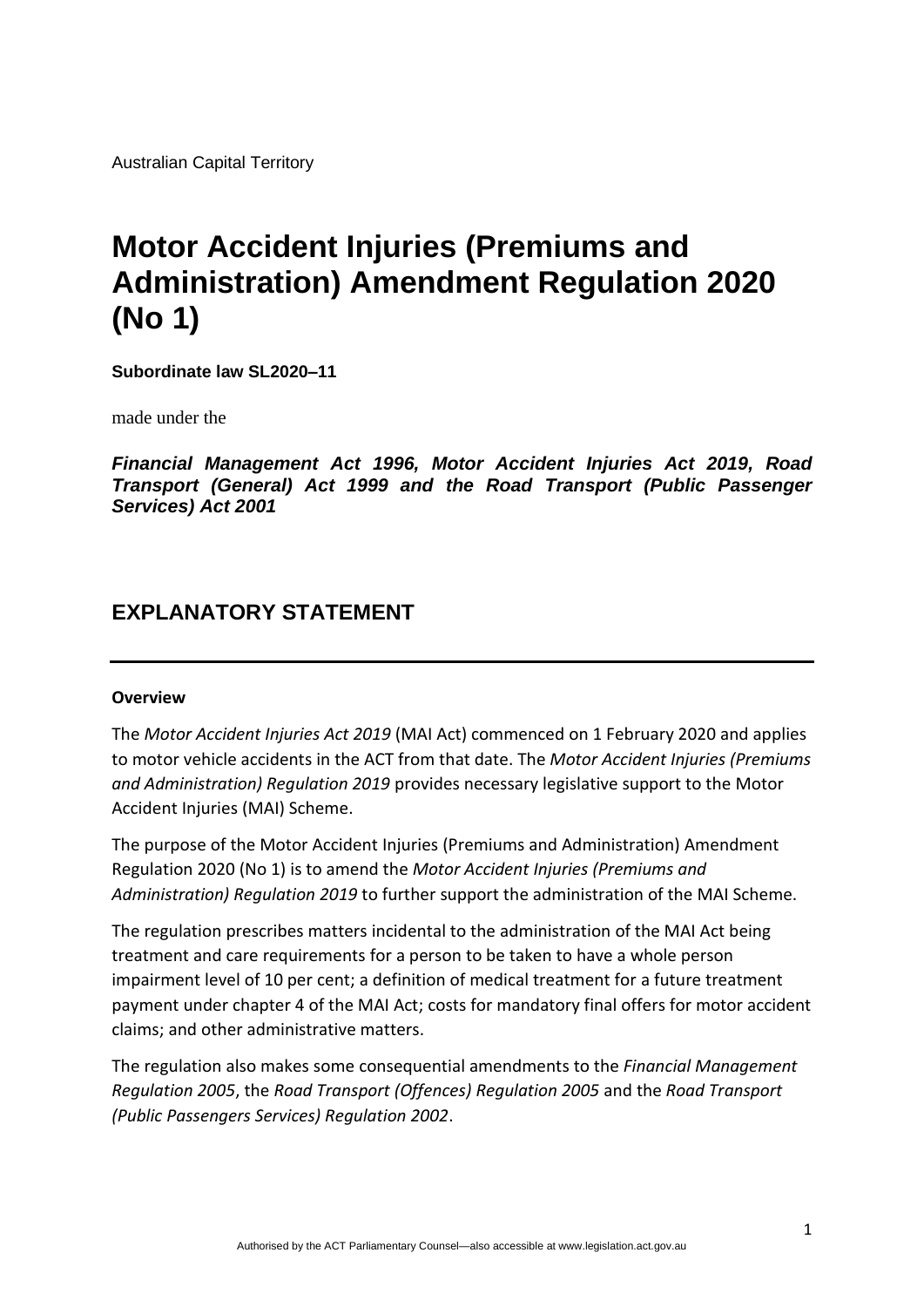# **Details**

**Clause 1** provides for the name of the regulation. Other than schedule 1, all references to regulation are to the *Motor Accident Injuries (Premiums and Administration) Amendment Regulation 2020 (No 1)*.

**Clause 2** provides for the commencement of the regulation (other than sections 4 and 7) on the day after its notification day. Sections 4 and 7 will commence on the later of the commencement of *the Motor Accident Injuries (ACAT Costs Orders) Regulation 2020,* and this regulation, as those sections relate to the *Motor Accident Injuries (ACAT Costs Orders) Regulation 2020*.

**Clause 3** provides that the regulation amends the *Motor Accident Injuries (Premiums and Administration) Regulation 2019.* The note indicates other regulations are amended by schedule 1.

**Clause 4** inserts a note to section 7(2) to clarify that the indexation day for an amount that is to be AWE indexed mentioned in section 6(3) of *the Motor Accident (ACAT Costs Orders) Regulation 2020,* is 1 October.

**Clause 5** inserts new section 7(2A) to prescribe that the indexation day for the amount mentioned in section 13C(c) that is to be AWE indexed is 1 October. The day is required to be prescribed by regulation (see section 18(1)(b), MAI Act).

**Clause 6** inserts new section 9(1A) to apply section 9 to AWE indexed amounts under section 13C(c) of the regulation.

**Clause 7** substitutes section 9(1A) to apply section 9 to both AWE indexed amounts under section 13C(c) of the regulation and section 6(3) of the *Motor Accident (ACAT Costs Orders) Regulation 2020*. Section 9 of the *Motor Accident Injuries (Premiums and Administration) Regulation 2019* prescribes how to work out the AWE indexation factor for an amount that is AWE indexed on an annual basis. This substitution is required because of section 6(3) of the *Motor Accident (ACAT Costs Orders) Regulation 2020.*

**Clause 8** inserts new parts 3A to 3C.

# *Part 3A Quality of life benefits*

Section 13A set outs the treatment and care requirements that an injured person who was a child at the date of a motor accident must meet at 4 years and six months after a motor accident to be taken to have a whole person impairment of 10 percent. The injured person must, at this point in time, have a current recovery plan under part 2.5 of the MAI Act, requiring the person to receive ongoing treatment and care and be undergoing treatment and care approved by the relevant insurer in accordance with the Act.

## *Part 3B Medical Treatment*

Chapter 4 of the MAI Act provides for the payment of future medical treatment expenses, for a person injured through no fault of their own and who cannot make a motor accident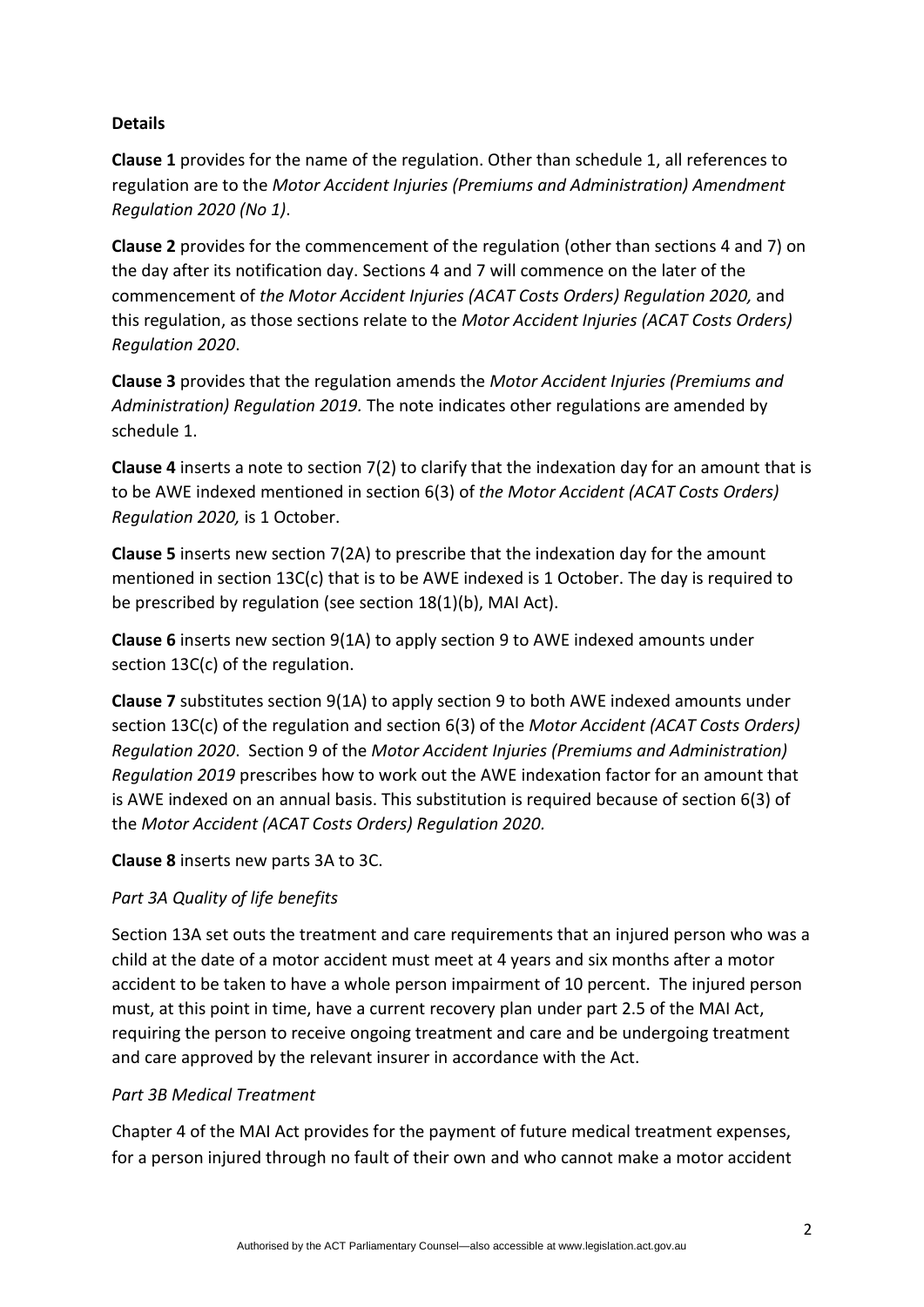claim as their whole person impairment is less than 10 percent. The payment can cover medical treatment for a further five years after the five years of defined benefits end.

Under section 222 of the MAI Act a person may only apply for the payment if they have been receiving treatment and care benefits related to medical treatment at 4 years and six months after the date of the accident, and they have been receiving medical treatment continuously for at least 2 years and six months. The payment can cover medical treatment of the same kind received in the six-month period following the 4<sup>th</sup> anniversary of the motor accident, and that the insurer has paid or agreed to pay for.

Section 13B defines medical treatment for the purposes of Chapter 4 of the MAI Act as treatment provided by a health practitioner except for all treatments provided by paramedic practitioners, and general treatment provided by dental and optometry practitioners. By way of example the following treatments would not be covered:

- Transport by an ambulance to a medical appointment
- A check-up and clean and scale with a dentist or dental hygienist
- A periodic consultation with an optometrist to review a lens prescription

Treatments provided by a dentist registered as a dental specialist with the Dental Board of Australia, and optometry treatments after medical surgery will still qualify as medical treatment for the purposes of Chapter 4.

#### *Part 3C Motor accident claims*

Section 13C sets out how to work out costs for a mandatory final offer that is accepted for at least \$30,000 but not more than \$50,000. The costs must be worked out on a party to party basis, be paid by the insurer and not exceed \$5,000 AWE indexed. The section is based on a similar provision in the former *Road Transport (Third-Party Insurance) Regulation 2008.*

**Clause 9** inserts new section 23(1A) to provide that the offence against section 23, being the failure of a licensed insurer to pay a contribution to the nominal defendant fund, is a strict liability offence. This clarifies that the offence is a strict liability offence as indicated in the explanatory statement for the *Motor Accident Injuries (Premiums and Administration) Regulation 2019.* That explanatory statement discusses human rights implications.

#### **Schedule 1**

Schedule 1 sets out consequential amendments to other legislation in relation to the MAI Scheme.

## *Part 1.1 Financial Management Regulation 2005*

The amendment prescribes the CTP regulator as a division 9.7 authority under the *Financial Management Act 1996*. This amendment recognises that the CTP regulator ceased to exist on commencement of the MAI Act. The effect of the amendment is to vest the assets, rights and liabilities of the CTP regulator with the Territory. In addition, responsibility for preparing and signing financial and performance statements for the CTP regulator for the 2019-2020 financial year under the Financial Management Act 1996 will transfer to the Treasurer.